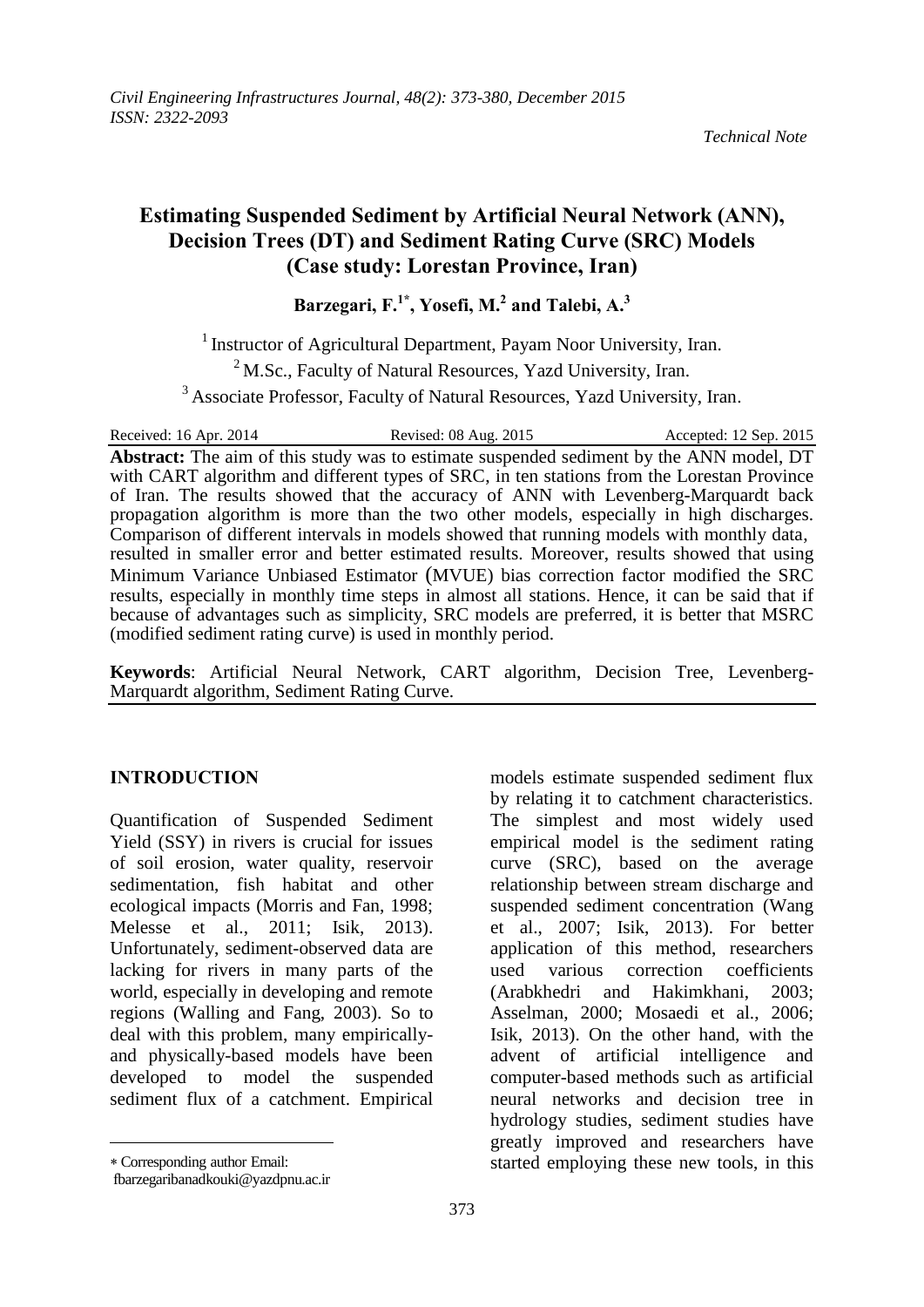field. Several authors (Abrahart and White, 2001; Nagy et al., 2002; Jain, 2001; Kisi, 2005; Nourani et al., 2012; Rajaee et al., 2009; Rezapour et al., 2010) have conducted studies in this field, some of them are mentioned below.

Cigizoglu (2002) made a comparison between ANNs and SRC for suspended sediment estimation and found that the estimations obtained by ANNs were significantly superior to the corresponding classical SRC ones. Kumar et al. (2011) compared ANN with back propagation and Levenberg-Maquardt algorithms, radial basis function (RBF), Fuzzy Logic, and decision tree algorithms such as M5 and REP Tree for predicting the suspended sediment concentration at Kasol, located in the Sutlej basin in northern India. It was found that the M5 model performed well compared to the other soft computing techniques. Heng and Suetsugi (2013a) regionalized the parameters of an artificial neural network model that was used to predict monthly sediment yield in the Lower Mekong Basin. Heng and Suetsugi (2013b) evaluated the relative performance of SRC and ANN at two phases consecutively: (1) site-specific modeling and (2) ungauged catchment modeling. SRC was found to be inferior at Phase 1 but superior at Phase 2. At both phases SRC produced satisfactory results for all modeled catchments and exhibited the greatest response repeatedly in estimating low values. Lastly, they concluded that SRC is the most practical and promising data-driven model in predicting suspended sediment yield time series in ungauged catchments. Two case studies were examined by Wolfs and Willems (2014) to show hysteresis using various approaches, namely (1) single rating curves, (2) rating curves with dynamic correction, (3) artificial neural networks (ANN) and (4) M5 model trees. All methods outperformed the traditional rating curve. The approach that used a dynamically corrected rating curve delivered accurate results and

allowed for physical interpretation. The ANNs mimicked the calibration data precisely but suffered from over fitting when small amount of data was applied for training .The rarely used M5 model tree's architecture was easier to interpret than that of neural networks and delivered more accurate results. The purpose of this study was to estimate the suspended sediment in Lorestan Province of Iran, using computer based methods (ANN and DT) and modified sediment rating curve.

# **MATERIALS AND METHODS**

## **Study Area**

Lorestan province is located in the western part of Iran, between longitudes  $46°51'$  and  $50°30'E$  and latitude  $32°37'$  and 34˚22' N. Discharge data and corresponding sediment from ten hydrometric stations located in the area were used for this study.

# **Data Collection**

In this study, water discharges and corresponding sediment data from ten stations were applied daily, monthly and seasonally between 1996 to 2006. Statistical data were divided in two parts, 70% of data was employed as training data and 30% was used for testing.

## **Artificial Neural Network Model and Decision Tree**

In recent decades, artificial neural network and decision tree are computerbased methods which have been widely used in hydrological studies. The Levenberg Marquardt (LM) algorithm of ANN and CART algorithm of DT were used in this study. Sediment data were categorized into monthly, seasonal and categorized hydrological groups (same as what is used in sediment rating curves), in order to be used in DT and ANN.

# **Sediment Rating Curve**

The SRC is defined as the statistical relationship between suspended sediment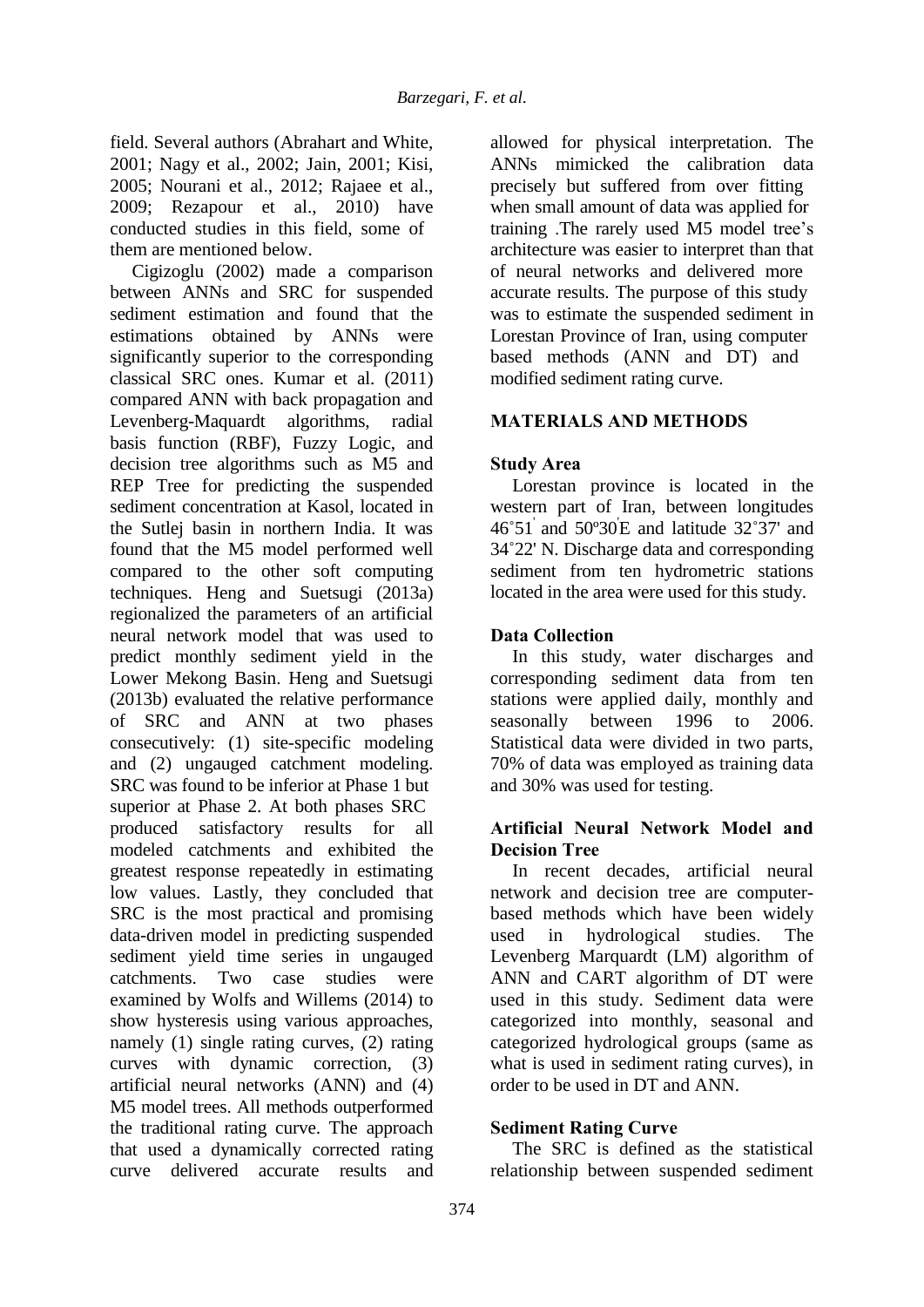concentrations (SSC) or sediment load  $(Q_s)$ and stream discharge  $(O_w)$ . It is generally expressed as a power function (Eq. (1)), (Walling, 1974; Fenn et al., 1985; Syvitski et al., 2000).

$$
Q_{s} = aQ_{w}^{b}
$$
 (1)

Values of *a* and *b* for a particular stream are determined from data via a linear regression between (log S) and (log Q).

Some correction coefficients such as FAO, QMLE, Smearing and MVUE are suggested to improve the sediment rating curve. In this study, data were subdivided in to monthly, seasonal and categorized hydrological groups and then bias correction factors were used to minimize error on the SRC.

### **Selecting the Best Sediment Rating Curve**

To compare different combinations of SRCs and correction factors, root mean square error (RMSE) and the Nash and Sutcliffe (NS) indicators were used.

#### **RESULTS AND DISCUSSION**

The results of using different combinations of SRC and bias correction factors showed that monthly SRC is the most appropriate SRC model. Table1 illustrates the efficiency of different bias correction factors applied to improve monthly SRC from RMSE and NS view points. Based on the results of this table, the MUVE bias correction factors had the least RMSE and NS. It means that MVUE is the most appropriate bias correction factor to improve monthly SRC .

Through the use of training data, different models have been built namely DT (CART algorithm), ANN (feed forward back propagation algorithm) and the MSRC model. The used input data include the related flow discharge with sediment discharge in daily, monthly and seasonal time steps. The suspended sediment has also been considered as the output data. For statistical comparison of predicted and observed values, (RMSE) as well as (NS) criteria were used. Table 2 shows the values of statistical criteria for the different models.

| Correction<br>factor    | Without<br>coefficient |           | <b>FAO</b>  |           | CF1         |           | CF2         |           | <b>MUVE</b> |           |
|-------------------------|------------------------|-----------|-------------|-----------|-------------|-----------|-------------|-----------|-------------|-----------|
| <b>Station</b>          | <b>RMSE</b>            | <b>NS</b> | <b>RMSE</b> | <b>NS</b> | <b>RMSE</b> | <b>NS</b> | <b>RMSE</b> | <b>NS</b> | <b>RMSE</b> | <b>NS</b> |
| <b>Tireh-Dorood</b>     | 17.98                  | 0.87      | 41.62       | $-2.58$   | 83.18       | $-56.2$   | 83.76       | $-57.8$   | 13.47       | 0.96      |
| <b>Marbareh-Dorood</b>  | 5.91                   | $-26.15$  | 5.99        | $-27.5$   | 6.52        | $-39.17$  | 7.04        | $-53.56$  | <u>3.57</u> | 0.64      |
| <b>Absabzeh</b>         | 3.29                   | 0.89      | 5.62        | 0.098     | 15.57       | 51.98     | 16.09       | 59.5      | 2.75        | 0.95      |
| Azna                    | 6.32                   | 0.922     | 5.08        | 0.999     | 33.39       | $-240.8$  | 33.56       | $-245$    | 4.47        | 0.93      |
| <b>Absardeh</b>         | 2.26                   | 0.97      | 4.72        | 0.41      | 15.26       | $-63.09$  | 15.18       | $-61.83$  | 2.14        | 0.98      |
| <b>Silakhor</b>         | 3.16                   | 0.75      | 4.25        | 0.18      | 12.73       | $-65.52$  | 12.81       | $-67.33$  | <u>2.85</u> | 0.83      |
| <b>Gale rood</b>        | 1.38                   | $-9.96$   | 1.43        | 11.51     | 1.99        | $-46.09$  | 2.19        | $-68.37$  | 0.78        | 0.12      |
| <b>Sarabsefid</b>       | 0.79                   | 0.033     | 0.86        | $-0.34$   | 2.35        | $-73.39$  | 2.38        | $-76.89$  | 0.73        | 0.28      |
| <b>Biatoon</b>          | 2.22                   | 0.25      | 3.4         | $-3.17$   | 6.68        | $-61.26$  | 6.72        | $-62.75$  | 0.94        | 0.98      |
| <b>Marbare Daretakh</b> | 1.91                   | 0.97      | 12.67       | 0.97      | 47.38       | $-4.66$   | 47.88       | $-4.91$   | 6.32        | 0.99      |

**Table 1.** Results of using different bias correction factors on monthly SRC (the most appropriate sediment rating curve)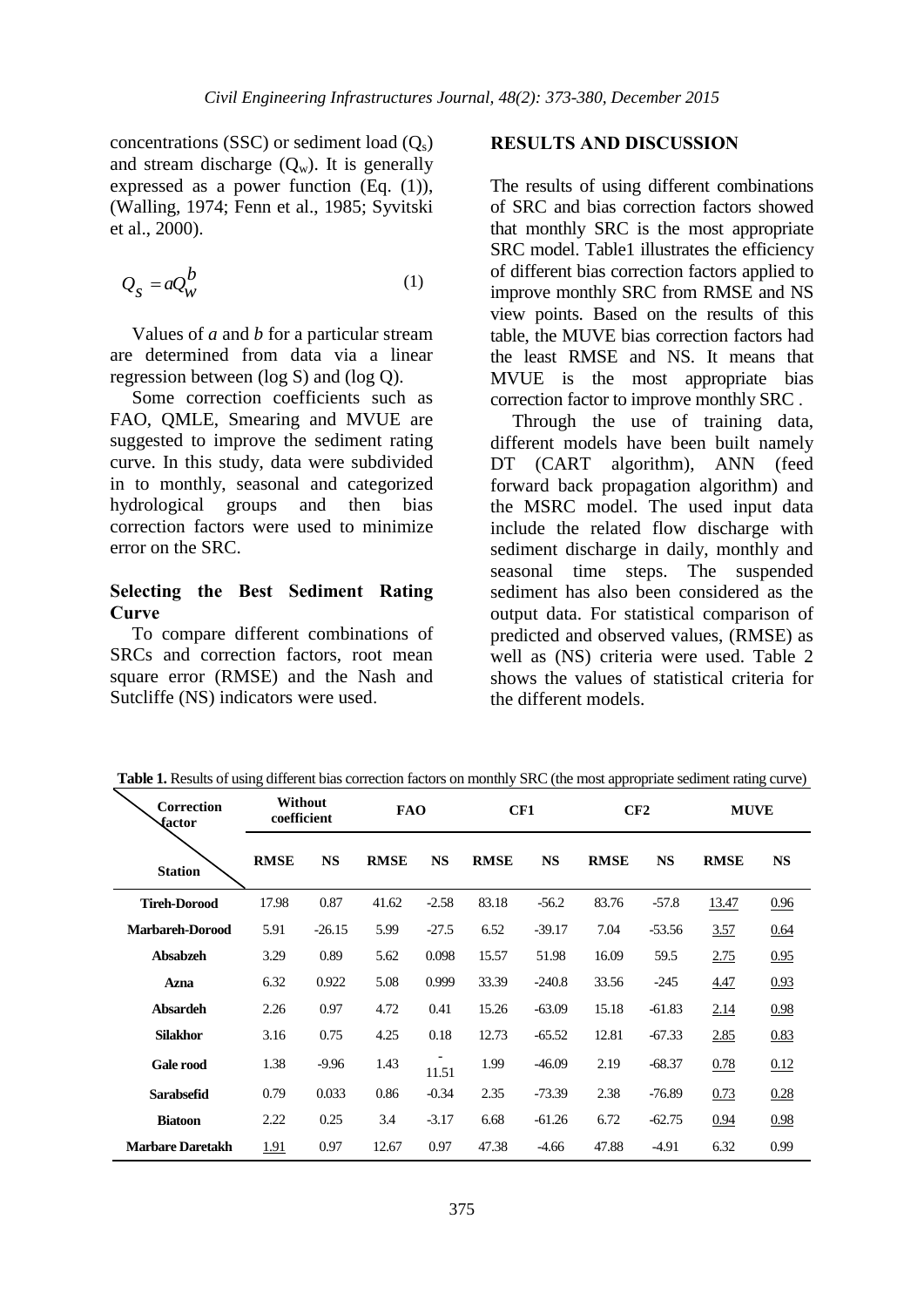| Barzegari, F. et al. |  |  |  |
|----------------------|--|--|--|
|----------------------|--|--|--|

| <b>Models</b>          |          | <b>ANN</b>                 |             |                            | <b>DT</b>   | <b>MSRC</b>                |             |  |
|------------------------|----------|----------------------------|-------------|----------------------------|-------------|----------------------------|-------------|--|
| <b>Stations</b>        |          | Nash &<br><b>Sutcliffe</b> | <b>RMSE</b> | Nash &<br><b>Sutcliffe</b> | <b>RMSE</b> | Nash &<br><b>Sutcliffe</b> | <b>RMSE</b> |  |
| Marbareh-<br>Dorood    | Seasonal | 0.98                       | 0.00088     | 0.97                       | 0.015       | $-2.8$                     | 105.45      |  |
|                        | Daily    | $\mathbf{1}$               | 0.000016    | 0.97                       | 0.018       | $-2.5$                     | 105.46      |  |
|                        | Monthly  | 0.86                       | 0.00032     | 0.69                       | 0.14        | 0.64                       | 3.57        |  |
| Absabzeh               | Seasonal | $\mathbf{1}$               | 0.00077     | $\mathbf{1}$               | 0.00016     | 0.89                       | 10.95       |  |
|                        | Daily    | 0.98                       | 0.00091     | $\mathbf{1}$               | 0.0054      | 0.67                       | 13.84       |  |
|                        | Monthly  | 0.98                       | 0.000005    | 0.96                       | 0.0014      | 0.948                      | 2.75        |  |
| Mabareh-<br>darehtakht | Seasonal | 1                          | 0.000031    | 0.99                       | 0.0000094   | 0.97                       | 15.29       |  |
|                        | Daily    | 1                          | 0.000018    | 0.93                       | 0.00057     | 0.98                       | 17.88       |  |
|                        | Monthly  | 1                          | 0.000000089 | $\mathbf{1}$               | 0.00000001  | 0.99                       | 6.32        |  |
|                        | Seasonal | 1                          | 0.0002      | 0.97                       | 0.005       | 0.83                       | 7.95        |  |
| Azna                   | Daily    | 1                          | 0.0031      | $\mathbf{1}$               | 0.0066      | 0.76                       | 9.1         |  |
|                        | Monthly  | 0.98                       | 0.000000011 | 0.95                       | 0.000011    | 0.927                      | 4.47        |  |
| Absardeh               | Seasonal | $\mathbf{1}$               | 0.000003    | 0.97                       | 0.017       | 0.87                       | 14.2        |  |
|                        | Daily    | 1                          | 0.00079     | 1                          | 0.00024     | 0.82                       | 14.29       |  |
|                        | Monthly  | 0.99                       | 0.0039      | 0.98                       | 0.14        | 0.98                       | 2.14        |  |
| Silakhor               | Seasonal | $\mathbf{1}$               | 0.00072     | 0.94                       | 0.021       | 0.54                       | 39.27       |  |
|                        | Daily    | $\mathbf{1}$               | 0.000001    | 0.99                       | 0.0045      | 0.39                       | 39.43       |  |
|                        | Monthly  | 0.93                       | 0.0008      | 0.89                       | 0.0039      | 0.83                       | 2.85        |  |
|                        | Seasonal | 1                          | 0.0026      | 0.9                        | 0.0051      | 0.08                       | 2.79        |  |
| Gale rood              | Daily    | 1                          | 0.025       | 0.88                       | 0.062       | $-2.4$                     | 2.54        |  |
|                        | Monthly  | 0.8                        | 0.00088     | 0.73                       | 0.04        | 0.12                       | 0.78        |  |
|                        | Seasonal | $\,1$                      | 0.014       | $\mathbf{1}$               | 0.00027     | 0.25                       | 3.56        |  |
| Sarabsefid             | Daily    | $\mathbf{1}$               | 0.035       | 0.94                       | 0.037       | 0.2                        | 3.58        |  |
|                        | Monthly  | 0.93                       | 0.0072      | 0.86                       | 0.15        | 0.277                      | 0.73        |  |
| Bayatoon               | Seasonal | 1                          | 0.00096     | 0.99                       | 0.014       | 0.58                       | 5.04        |  |
|                        | Daily    | $\mathbf{1}$               | 0.00029     | $\mathbf{1}$               | 0.074       | 0.54                       | 5.00        |  |
|                        | Monthly  | 0.99                       | 0.000008    | 0.99                       | 0.00017     | 0.98                       | 0.94        |  |
|                        | Seasonal | $\mathbf{1}$               | 0.00068     | 0.985                      | 0.019       | 0.91                       | 18.2        |  |
| Tireh-<br>Dorood       | Daily    | $\mathbf{1}$               | 0.0052      | $\mathbf{1}$               | 0.18        | 0.96                       | 19.87       |  |
|                        | Monthly  | 0.97                       | 0.000034    | 0.98                       | 0.00048     | 0.93                       | 13.47       |  |

**Table 2.** Results of estimating suspended sediment by using statistical criteria in the study area

The validation accuracy of each model is illustrated in Table 2. From this table, it is clear that in 78% of cases, the ANN model performed better than the other models in respect to the RMSE and NS criteria. For instance, the relative RMSE for the ANN model ranged from  $1.1*10<sup>-8</sup>$  to 0.035 with an

average value of 0.0036, compared with the DT and MSRC models with average values of 0.028 and 16.3, respectively. Similar results were found using the Nash and Sutcliff (NS) criteria. Researchers such as Cigizoglu (2002), Jain (2001), and Rajaee et al. (2009) have presented the same results.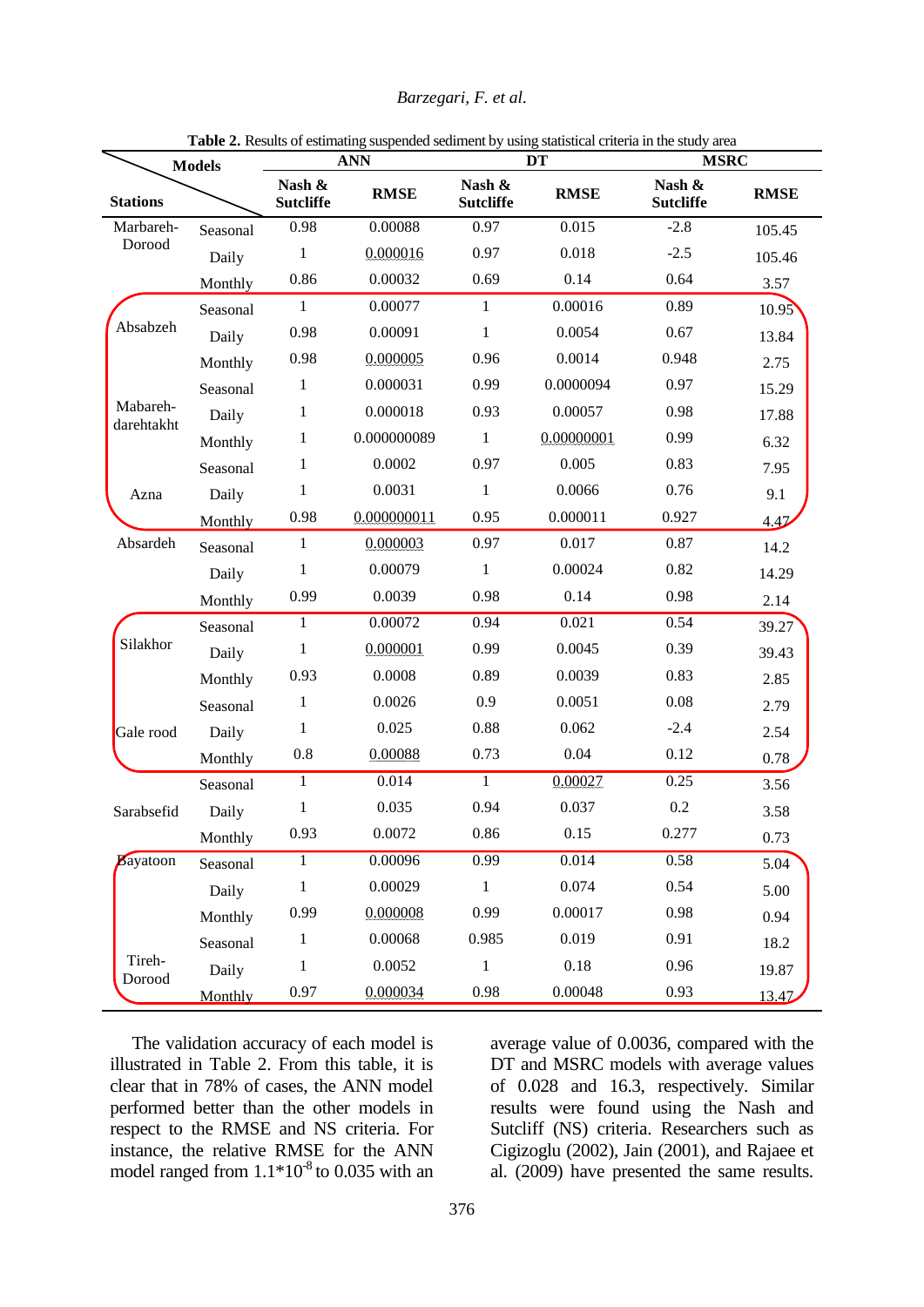As shown in the table, the DT model performed better than the MSRC model and in some cases, it is better than the ANN model from the RMSE and NS view points. Kumar et al. (2011) showed that DT produced better performance than ANN. Moreover, in 67% of cases (marked as the red box), running models use monthly data, which result in smaller error and better estimated results. Figures 1 to 3 show the same results. Based on Table 2, model validations measured by RMSE for monthly time steps ranged between  $1.1*10<sup>-8</sup>$  and 0.0072 (average = 0.00076) for ANN, in comparison with  $1.1*10<sup>-8</sup>$  and 0.15 (average  $= 0.04$ ) for DT and 0.73 and 6.32 (average  $=$ 

2.57) for the MSRC method. Thus, it can be concluded that using monthly intervals as input for the ANN model, results in improving the accuracy of suspended sediment estimation. On the other hand, it is clear that using monthly intervals has no considerable impact on increasing the accuracy in DT, while ANN and especially MSRC were significantly affected by this problem. Hence, it can be concluded that in the current situation of suspended sediment sampling in Iran, that suspended sediment sampling is not intensive, using daily data leads to inappropriate results but using monthly intervals is accountable.



**Fig. 1.** Comparison of DT model and observational sediment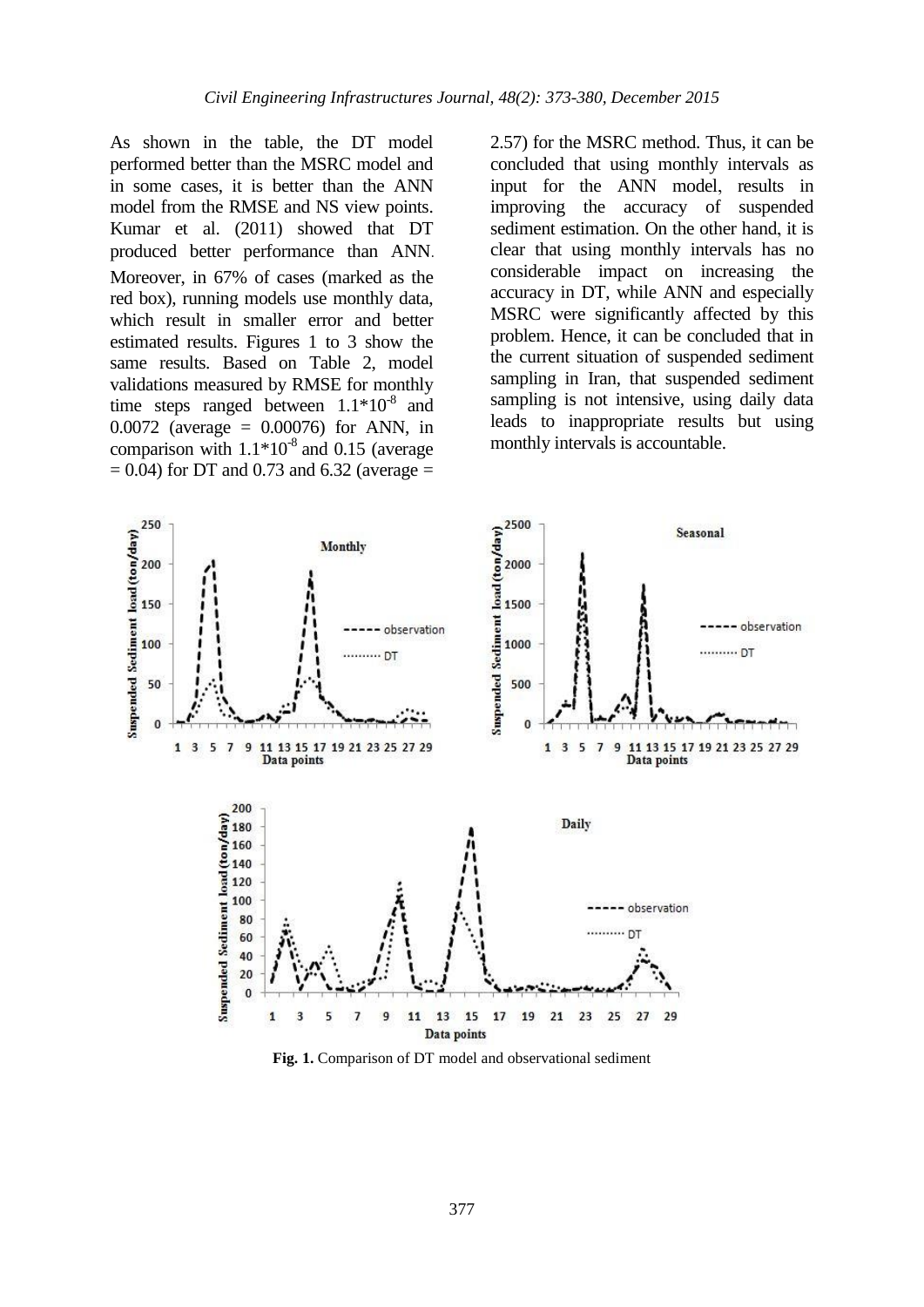

**Fig. 2.** Comparison of ANN model with observational sediment



**Fig. 3.** Comparison of SRC and modified SRC (MSRC) with observational sediment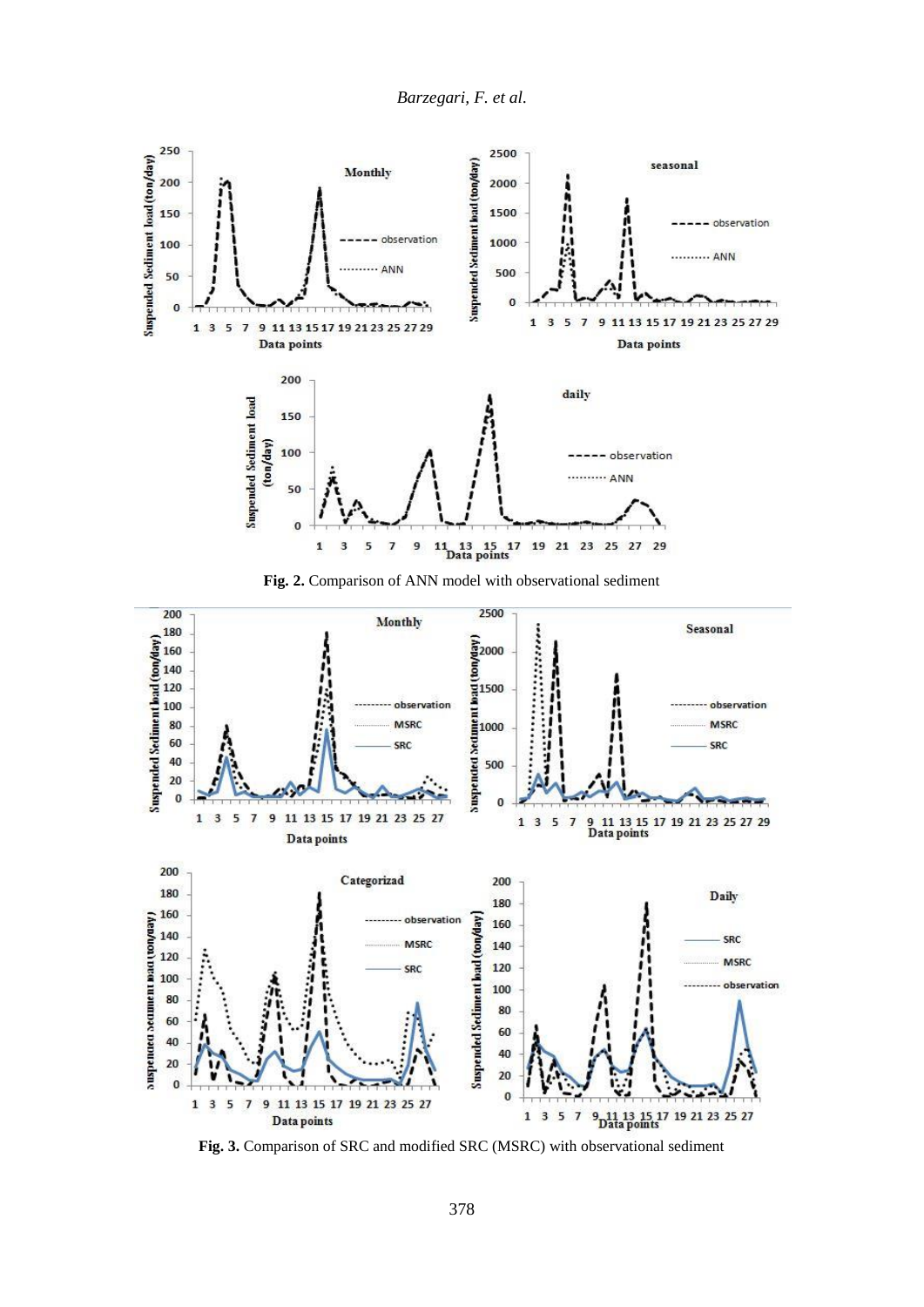#### **CONCLUSION**

In this research, the accuracy of decision trees (DT) (CART algorithm), artificial neural networks (Levenberg-Marquardt back propagation algorithm) and modified sediment rating curve (MSRC) model, in predicting the suspended sediment load was investigated in ten hydrometric stations of Lorestan Province in Iran. Results show that the accuracy of ANN is more than the two other models especially in high discharges. Therefore, as in most of the problems in river engineering, high discharges are crucial, ANN models are more applicable. Comparison of different intervals in models showed that running models with use of monthly data leads to smaller error and better estimated results especially in the SRC model. Hence, it can be concluded that if SRC models are preferred for advantages such as simplicity, it is better that MSRC with monthly time steps be used.

#### **REFERENCES**

- Abrahart, R.J. and White, S.M. (2001). "Modeling sediment transfer in Malawi: Comparing back propagation neural network solutions against a multiple linear regression benchmark using small data set", *Physics and Chemistry of the Earth, Part B: Hydrology, Oceans and Atmosphere,* 26 (1), 19-24.
- Asselman, N.E.M. (2000). "Fitting and interpretation of sediment rating curves", *Journal of Hydrology*, 234(4), 228-248.
- Cigizoglu, H.K. (2002). "Suspended sediment estimation for rivers using Artificial Neural Networks and sediment rating curves". *Turkish Journal of Engineering and Environmental Sciences*, 26(1), 27-36.
- Fenn, C., Gurnell, A. and Beecroft, I. (1985). "An evaluation of the use of suspended sediment rating curves for the prediction of suspended sediment concentration in a pro glacial stream"*. Geografiska Annalar Series A: Physical Geography,* 67(1-2), 71-82.
- Heng ,S., and Suetsugi, T. (2013a)."Using artificial neural network to estimate sediment load in ungauged catchments of the Tonle Sap River Basin, Cambodia", *Journal of Water Resources Protection,* 5(2), 111-123.
- Heng , S., and Suetsugi, T. (2013b). "Investigation on applicability of data-driven models in catchments: prediction", *Earth Resources*, 1(2), 37-47.
- Isik, S. (2013). "Regional rating curve models of suspended sediment transport for Turkey", *Earth Science Informatics,* 6(2), 87-98.
- Jain, S.K. (2001). "Development of integrated sediment rating curves using ANNs", *Journal of Hydraulic Engineering,* 127(1), 30-37.
- Kisi, O. (2005). "Suspended sediment estimation using neuro-fuzzy and neural network approaches", *Hydrological Sciences Journal– des Sciences Hydrologiques*, 50(4), August.
- Kumar, S.A., Ojha, C., Goyal, M., Singh, R. and Swamee, P. (2011). "Modeling of suspended sediment concentration at Kasol in India using ANN, Fuzzy Logic, and Decision Tree algorithms", *Journal of Hydrologic Engineering*, 17(3), 394–404.
- Melesse, A.M., Ahmad, S., McClain, M.E., Wang, X. and Lim, Y.H. (2011). "Suspended sediment load prediction of river systems: An artificial neural network approach", *Agricultural Water Management Journal*, 98(5), 855-866.
- Melesse, A.M., Ahmad, S., McClain, M.E., Wang, X. and Lim, Y.H. (2011). "Suspended sediment load prediction of river systems: An artificial neural network approach", *Agricultural Water Management Journal*, 98(5), 855-866.
- Morris, G.L. and Fan, J. (1998). "Reservoir sedimentation handbook", Electronic Version 1.04, 1<sup>st</sup> ed., McGraw-Hill, New York, ISBN-10: 007043302X, pp. 805.
- Mosaedi, A., Mohammadi Ostadkelayeh, A., Najafinejad, A. and Yaghmaiee, F. (2006). "Optimization of the relations between flow discharge and suspended sediment discharge in selected hydrometric stations of Gorganroud River"*, Iranian Journal of Natural Resources*, 59(2), 332-341, (In Persian).
- Nagy, H.M., Watanabe, K.and Hirano, M. (2002). "Prediction of sediment load concentration in rivers using artificial neural network model", *Journal of Hydraulic Engineering*, 128(6), 588- 595.
- Nourani, V., Kalantari, O. and Baghanam, A. (2012). "Two semi-distributed ANN-based models for estimation of suspended sediment load." *Journalof Hydrologic Engineering,*  17(12), 1368-1380.
- Rajaee, T., Mirbagheri, S.A. and Zounemat Kermani, M. (2009). "Daily suspended sediment concentration simulation using ANN and neura-fuzzy models", *Science of the Total Environment*, 407, 4916-4927.
- Rezapour, O.M., Shui, L.T. and Ahmad, D.B. (2010). "Review of Artificial Neural Network model for suspended sediment estimation",